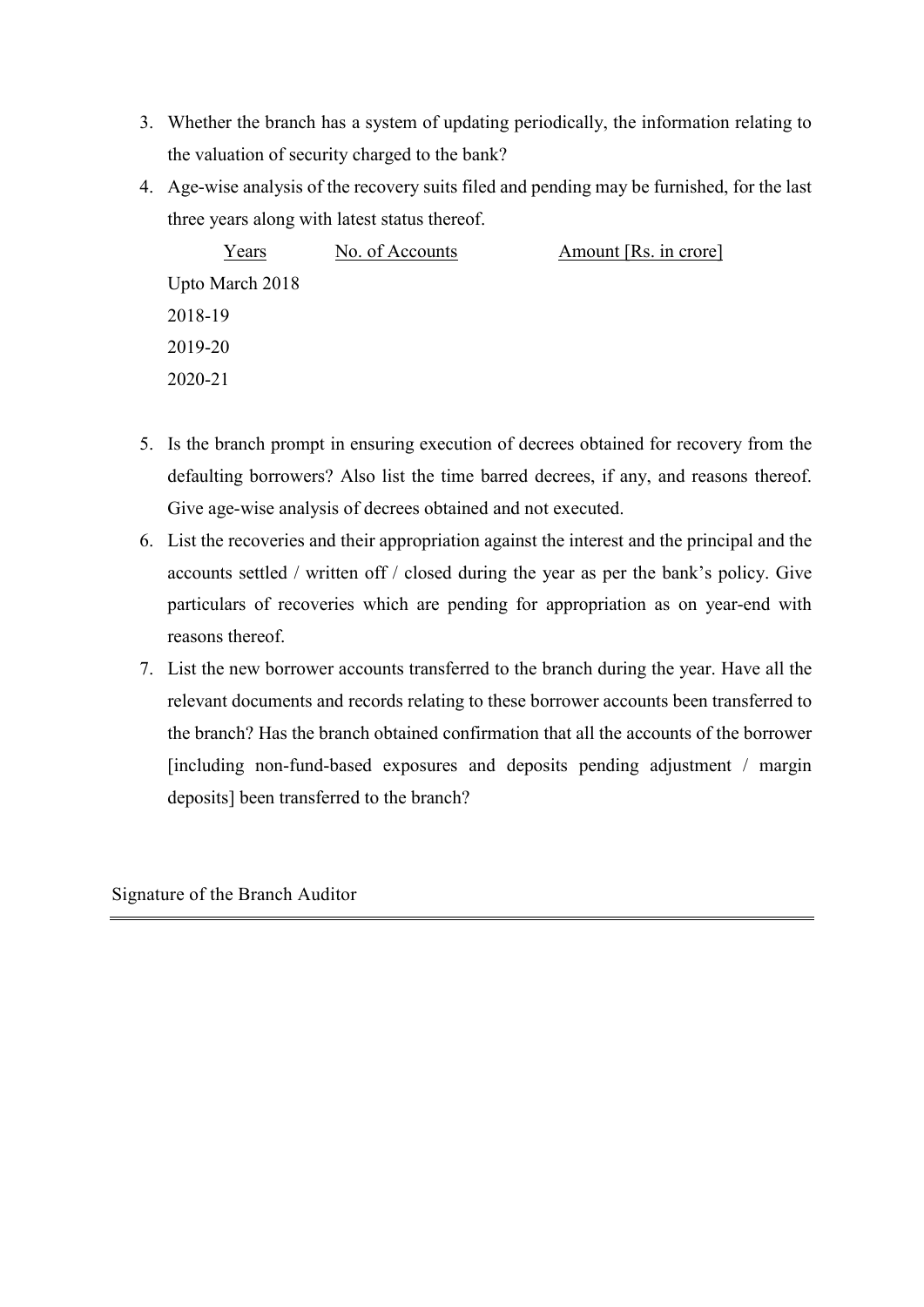## **Annex III – Long Form Audit Report (LFAR) for Large / Irregular / Critical Advance Accounts**

(To be obtained by the Branch Auditors from branches dealing in large advances/asset

recovery branches)

| Sr. No.          | <b>Items / Particulars</b>                    | <b>Details</b> |
|------------------|-----------------------------------------------|----------------|
| 1.               | Name of the Borrower                          |                |
| 2.               | Address                                       |                |
| 3.               | Nature of business/activity                   |                |
| $\overline{4}$ . | Total exposure of the branch to the           |                |
|                  | borrower                                      |                |
|                  | (a) Fund Based (Rs. in crore)                 |                |
|                  | (b) Non-Fund Based (Rs. in crore)             |                |
| 5.               | Name of Proprietor / Partners / Directors     |                |
|                  | (As Applicable)                               |                |
| 6.               | Name of the Chief Executive, if any           |                |
| 7.               | Asset Classification by the branch            |                |
|                  | (a) as on the date of current audit           |                |
|                  | (b) as on the date of previous Balance Sheet  |                |
| 8.               | Asset Classification by the branch auditor    |                |
|                  | (a) as on the date of current audit           |                |
|                  | (b) as on the date of previous Balance Sheet  |                |
| 9.               | Are there any adverse features pointed out in |                |
|                  | relation to asset classification by RBI       |                |
|                  | inspection or any other audit                 |                |
| 10.              | Date on which the asset was first classified  |                |
|                  | as NPA (where applicable)                     |                |
| 11.              | Facilities sanctioned                         |                |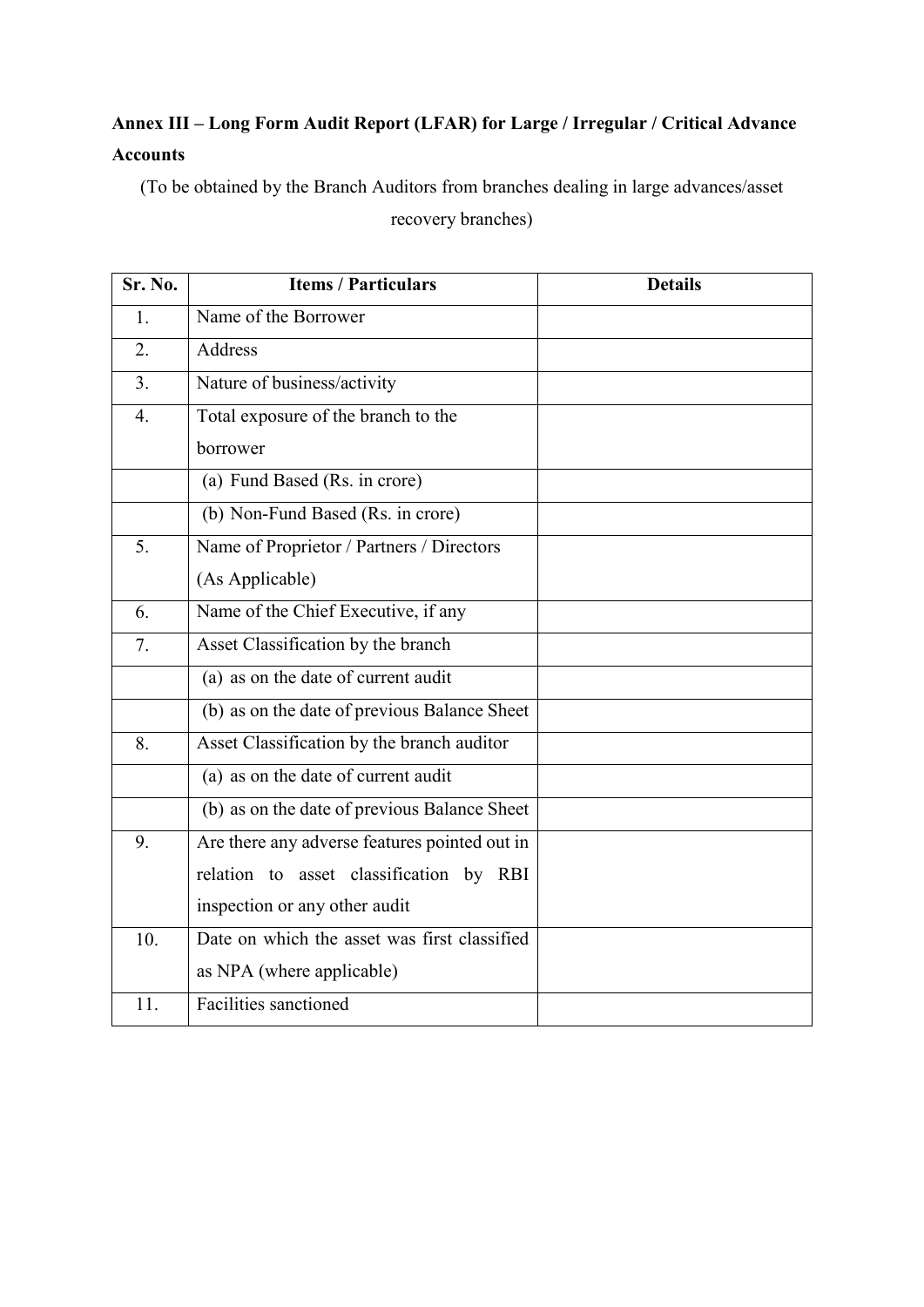| Date of<br><b>Sanction</b> | Nature of<br>facilities | Limit<br>(Rs. in | Prime<br><b>Security</b> | Collateral   Margin  <br><b>Security</b> | $\frac{6}{10}$ | <b>Balance outstanding</b><br>at the year-end |                         |
|----------------------------|-------------------------|------------------|--------------------------|------------------------------------------|----------------|-----------------------------------------------|-------------------------|
|                            |                         | crore)           |                          |                                          |                | <b>Current</b><br>Year                        | <b>Previous</b><br>Year |
|                            |                         |                  |                          |                                          |                |                                               |                         |

| Sr. No. | <b>Items / Particulars</b>                      | <b>Details</b> |
|---------|-------------------------------------------------|----------------|
| 12.     | Whether the facility is a consortium facility   |                |
|         | or a facility made on multiple bank basis       |                |
| 13.     | If Consortium-                                  |                |
|         | (a) names of participating banks with their     |                |
|         | respective shares                               |                |
|         | (b) name of the Lead Bank in Consortium         |                |
| 14.     | If on multiple banking basis, names of other    |                |
|         | banks                                           |                |
| 15.     | Has the branch classified the facility under    |                |
|         | the Credit Rating norms in accordance with      |                |
|         | the guidelines of the controlling authorities   |                |
|         | of the bank                                     |                |
| 16.     | (a) Details of verification of primary security |                |
|         | and evidence thereof                            |                |
|         | (b) Details of valuation and evidence thereof   |                |

| Date of Verification | <b>Nature of Security</b> | Value | <b>Valuation done by</b> |
|----------------------|---------------------------|-------|--------------------------|
|                      |                           |       |                          |
| Insured for Rs.      | (expiring on              |       |                          |

| Sr. No. | <b>Items / Particulars</b>                    | <b>Details</b> |
|---------|-----------------------------------------------|----------------|
| 17.     | Details of verification of collateral<br>(a)  |                |
|         | security and evidence thereof                 |                |
|         | (b) Details of valuation and evidence thereof |                |
| 18.     | Give details of the Guarantee in respect of   |                |
|         | the facility                                  |                |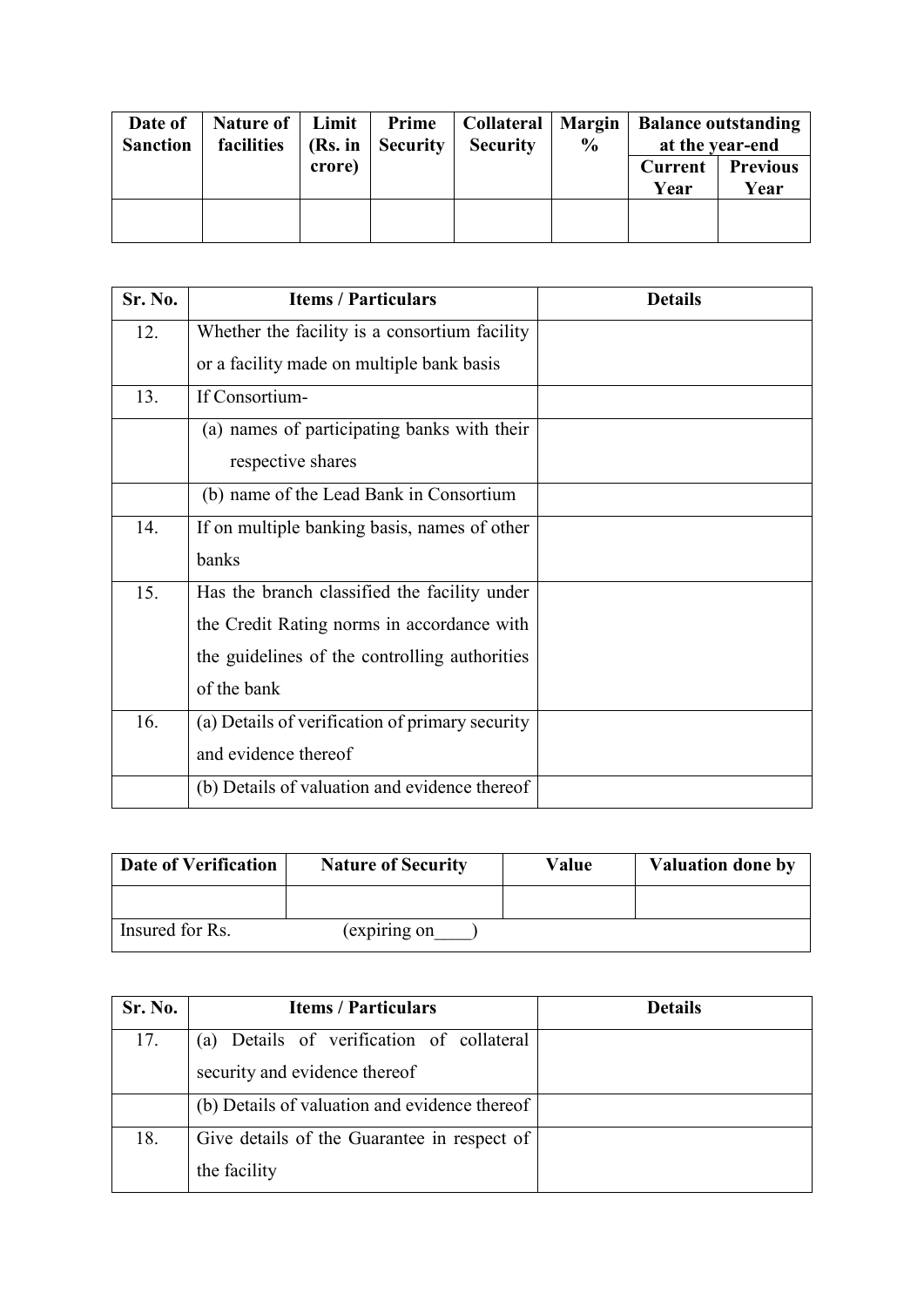| Sr. No. | <b>Items / Particulars</b>                  | <b>Details</b> |
|---------|---------------------------------------------|----------------|
|         | (a) Central Government Guarantee            |                |
|         | (b) State Government Guarantee              |                |
|         | (c) Bank Guarantee or Financial Institution |                |
|         | Guarantee                                   |                |
|         | (d) Corporate / Personal / Other Guarantee  |                |
|         | Provide the date, validity and value of the |                |
|         | above Guarantees.                           |                |
| 19.     | Compliance with the terms and conditions of |                |
|         | the sanction                                |                |

|       |                                                | Compliance                                    |  |
|-------|------------------------------------------------|-----------------------------------------------|--|
| (i)   |                                                | <b>Primary Security</b>                       |  |
|       | a)                                             | Charge on primary security                    |  |
|       | $\mathbf{b}$                                   | Mortgage of fixed assets                      |  |
|       | $\mathbf{c})$                                  | Registration of charges with Registrar of     |  |
|       |                                                | Companies                                     |  |
|       | $\rm d)$                                       | Insurance with date of validity of Policy     |  |
| (ii)  |                                                | <b>Collateral Security</b>                    |  |
|       | a)                                             | Charge on collateral security                 |  |
|       | b)                                             | Mortgage of fixed assets                      |  |
|       | $\mathbf{c})$                                  | Registration of charges with Registrar of     |  |
|       |                                                | Companies                                     |  |
|       | $\rm d$                                        | Insurance with date of validity of Policy     |  |
| (iii) |                                                | Guarantees - Existence and execution of valid |  |
|       | Guarantees.                                    |                                               |  |
| (iv)  | Asset coverage to the branch based upon the    |                                               |  |
|       | arrangement (i.e., consortium or multiple-bank |                                               |  |
|       | basis)                                         |                                               |  |
| (v)   | <b>Others</b>                                  |                                               |  |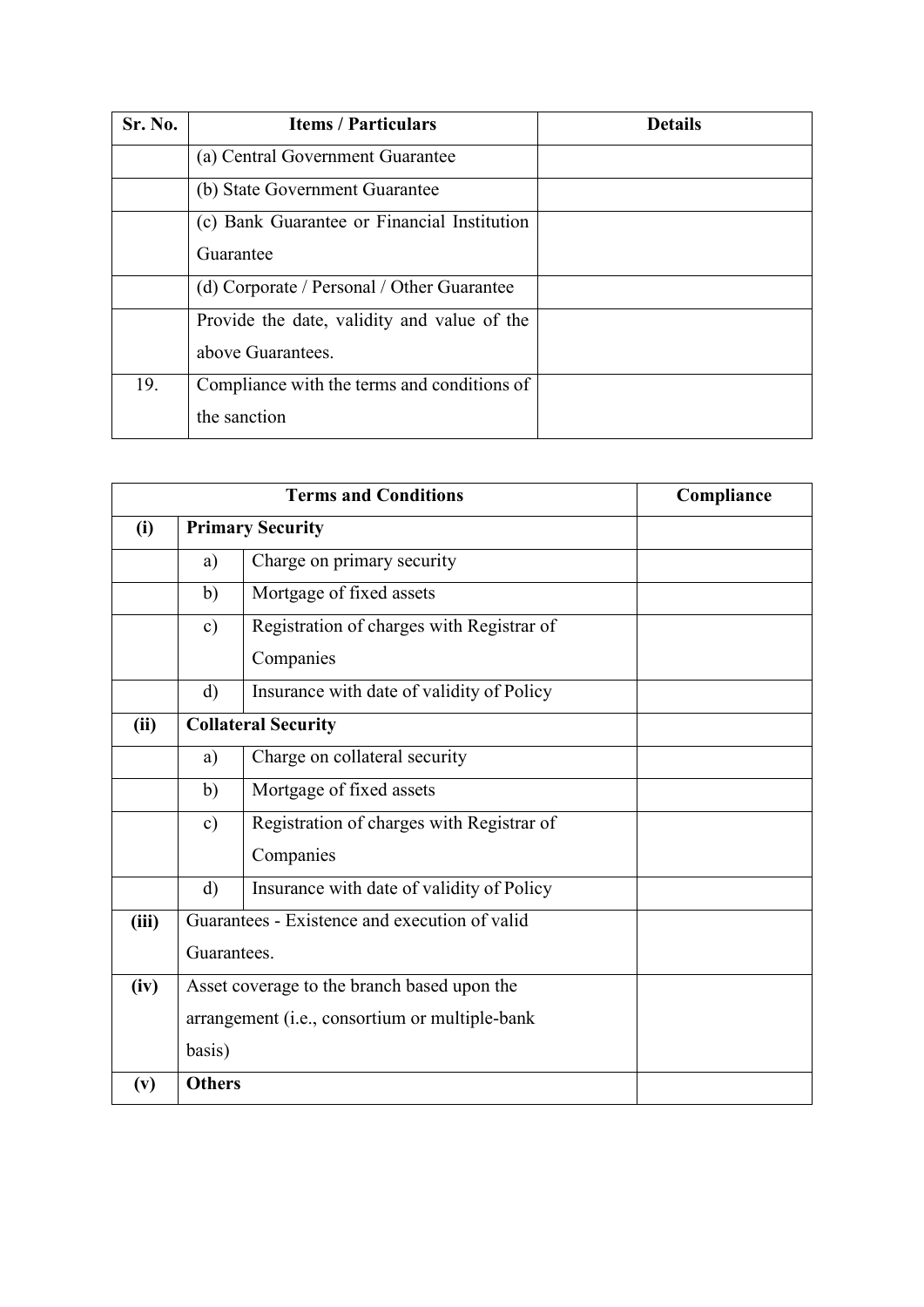| (a) | Submission of Stock Statements / Quarterly           |  |
|-----|------------------------------------------------------|--|
|     | Information Statements and other Information         |  |
|     | <b>Statements</b>                                    |  |
| (b) | Last inspection of the unit by the branch officials: |  |
|     | Give the date and details of errors/omissions        |  |
|     | noticed                                              |  |
| (c) | In case of consortium advances, whether copies of    |  |
|     | documents executed by the company favouring the      |  |
|     | consortium are available                             |  |
| (d) | Any other area of non-compliance with the terms      |  |
|     | and conditions of sanction                           |  |

| 20. | Key financial indicators of the borrower for |  |
|-----|----------------------------------------------|--|
|     | the last two years and projections for the   |  |
|     | current year                                 |  |

| <b>Indicators</b>                 | <b>Audited Year</b><br>ended 31 <sup>st</sup> March | <b>Audited Year</b><br>ended 31 <sup>st</sup> March | Projections<br>for Current<br>Year |
|-----------------------------------|-----------------------------------------------------|-----------------------------------------------------|------------------------------------|
| Turnover                          |                                                     |                                                     |                                    |
| Increase in turnover % over       |                                                     |                                                     |                                    |
| previous year                     |                                                     |                                                     |                                    |
| Profit before depreciation,       |                                                     |                                                     |                                    |
| interest and tax                  |                                                     |                                                     |                                    |
| Less: Interest                    |                                                     |                                                     |                                    |
| Net Cash Profit before tax        |                                                     |                                                     |                                    |
| Less: Depreciation                |                                                     |                                                     |                                    |
| Less: Tax                         |                                                     |                                                     |                                    |
| Net Profit after Depreciation and |                                                     |                                                     |                                    |
| Tax                               |                                                     |                                                     |                                    |
| Net Profit to Turnover Ratio      |                                                     |                                                     |                                    |
| Capital (Paid-up)                 |                                                     |                                                     |                                    |
| Reserves                          |                                                     |                                                     |                                    |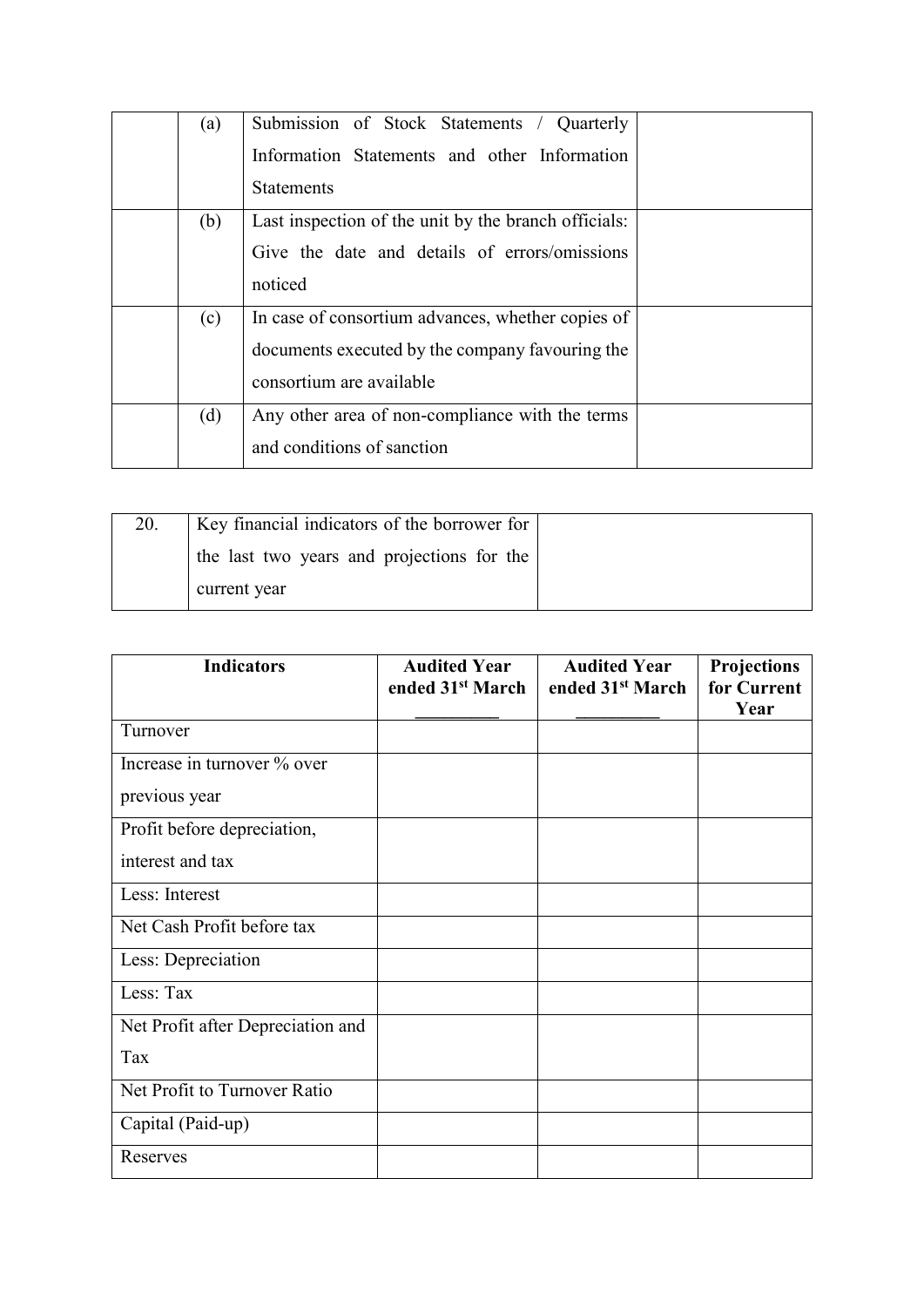| Net Worth                           |  |  |
|-------------------------------------|--|--|
| Turnover to Capital Employed        |  |  |
| Ratio (The term capital employed    |  |  |
| means the sum of Net Worth and      |  |  |
| Long Term Liabilities)              |  |  |
| Current Ratio                       |  |  |
| <b>Stock Turnover Ratio</b>         |  |  |
| Total Outstanding Liabilities /     |  |  |
| total Net Worth Ratio               |  |  |
| In case of listed companies,        |  |  |
| market value of Share?              |  |  |
| (a) High                            |  |  |
| $(b)$ Low                           |  |  |
| (c) Closing                         |  |  |
| Earnings Per Share                  |  |  |
| Whether<br>the<br>accounts<br>were  |  |  |
| audited? If yes, up to what date;   |  |  |
| there<br>audit<br>and<br>are<br>any |  |  |
| qualifications                      |  |  |

| Observations on the operations in the |  |  |  |
|---------------------------------------|--|--|--|
| account                               |  |  |  |

| <b>Particulars</b>                  | <b>Excess over drawing</b><br>power | <b>Excess over limit</b> |
|-------------------------------------|-------------------------------------|--------------------------|
| 1. No of occasions on which the     |                                     |                          |
| balance exceeded the drawing        |                                     |                          |
| power/sanctioned limit<br>(give)    |                                     |                          |
| details)                            |                                     |                          |
| Reasons for excess drawings, if any |                                     |                          |
| Whether excess drawing<br>were      |                                     |                          |
| Controlling<br>reported to the      |                                     |                          |
| Authority and approved              |                                     |                          |